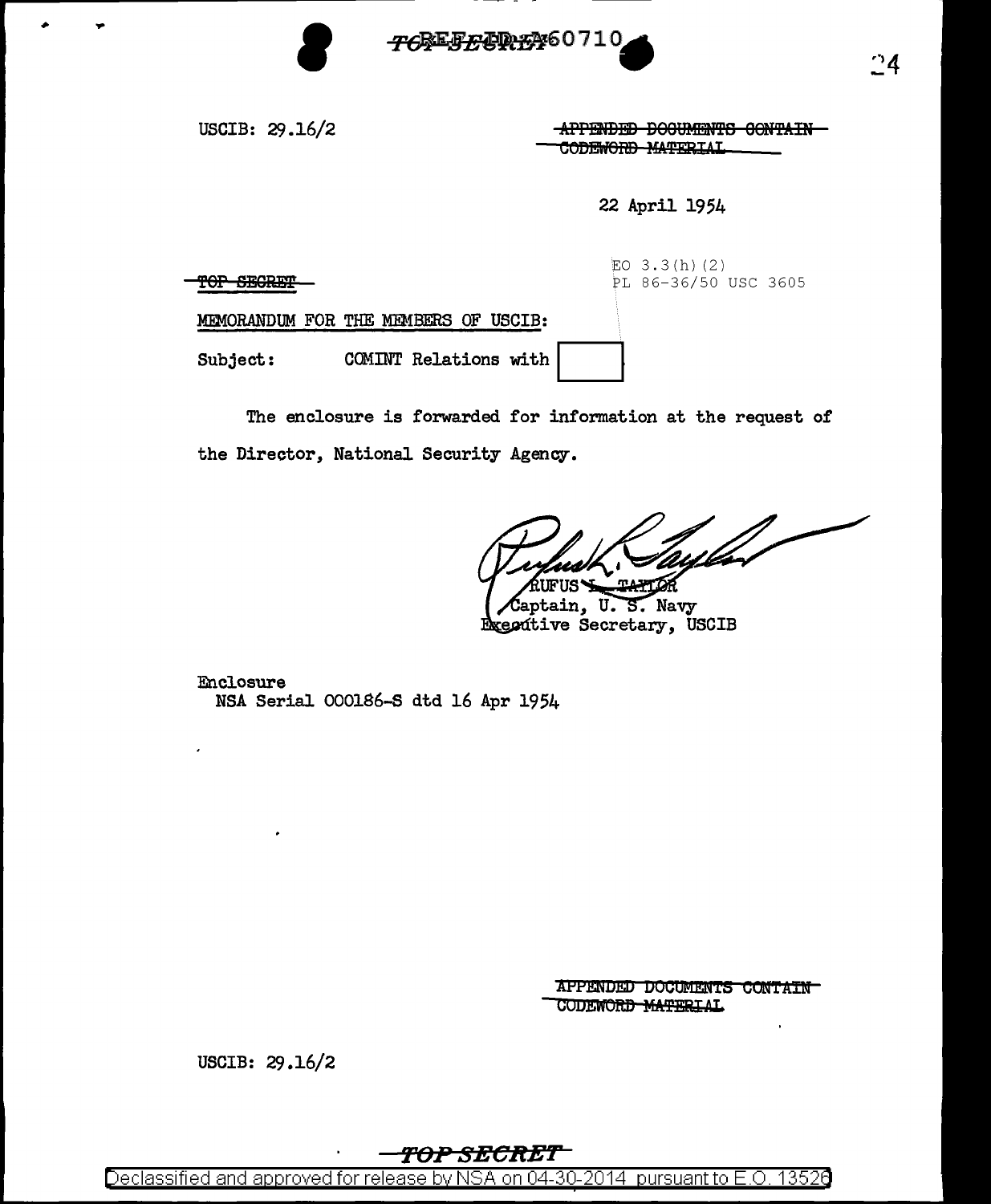

**APPENDED DOCUMENTS CONTAIN** CODEWORD MATERIAL



NATIONAL SECURITY AGENCY WASHINGTON 25, D. C.

> Serial: 000186-S 16 April 1954

 $EO$  3.3 $(h)$  (2) PL 86-36/50 USC 3605 TOP SECRET MEMORANDUM FOR THE MEMBERS OF USCIB SUBJECT: COMINT Relations with Reference: USCIB 29.16'1, dated 18 December 1953 The inclosed British reply to my proposal for an extension of U. S. COMINT relations with  $|(see$ reference) is forwarded for information in connection with the forthcoming discussion of our TNF.

Lieutenant General, US Army Director

Incl: DGC /4228 dtd 29 Mar 195lt.

**TOP SECRE** 

'!0P ~ CONTROL ltJMBER 54-922 4< COPY  $27$  or  $44$  copies<br>PAGE  $1$  or  $1$  pages **PAGES**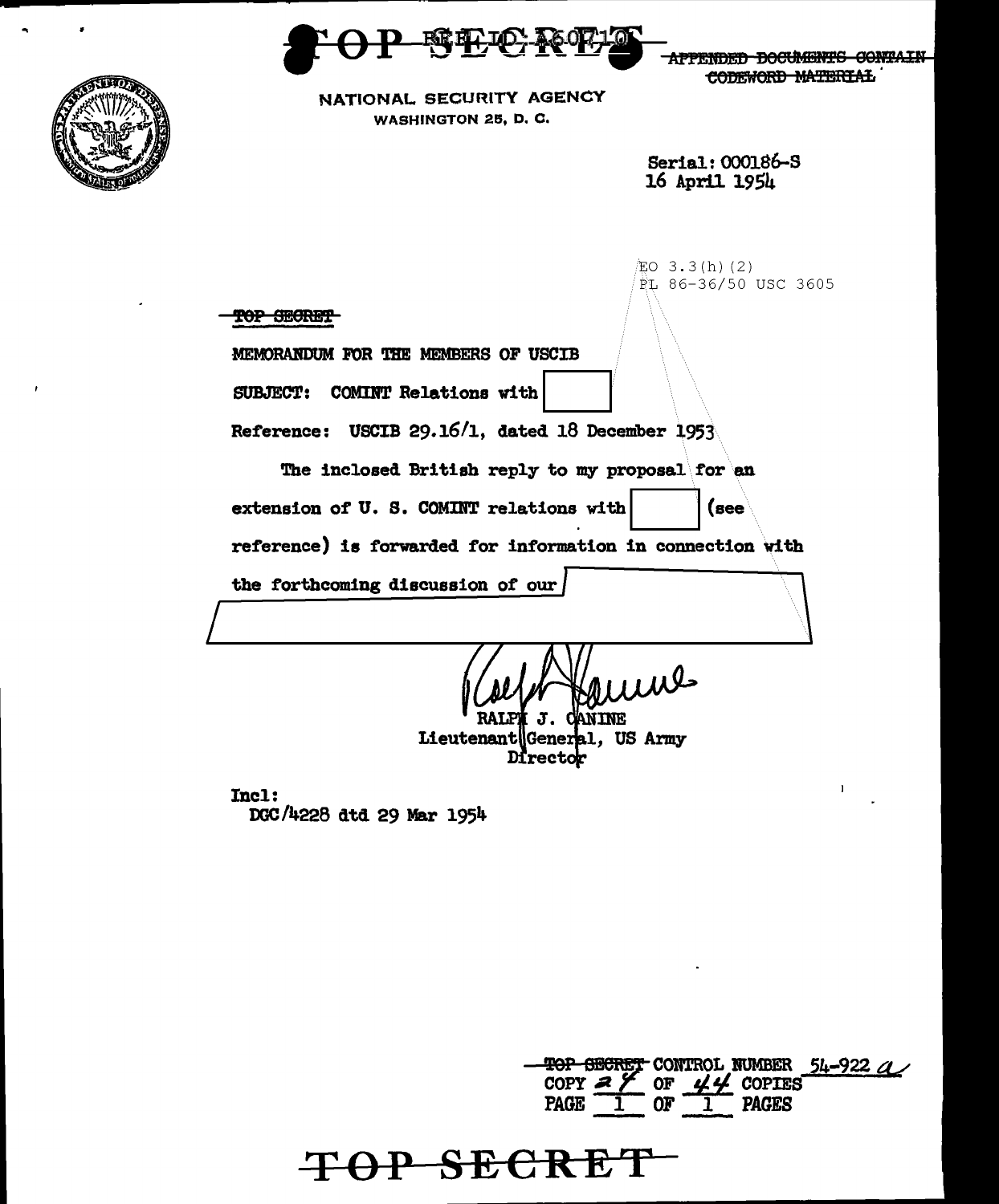## SECRET PRO

DGC/4-28

29th linroh, 1954.

 $EQ$  3.3(h)(2)

Rt 86-36/50 USC 3605

Director, National Security Agency.

I apologise for not replying earlier to vour memorandum OCO613-S of 9th December 1953 on the subject of UKUSA . but L.S.I.B. has had to give considerable thought to the developments referred to in your memorandum and to other related developments mentioned below.

 $2.$ For the U.K. authorities there are two serious objections to the proposals made in your memorandum. First, L.S.I.B. feels that irreparable damage would be done to general

In it were made to appear that the U.K.. contrast to the U.S., was unwilling to provide the I This would undoubtedly be the effect of the 2(b) and 5. Secondly, as the proposals in your para fully

appreciate that their requirement, the U.K. cannot, in L.S.I.B. s view, cease its attempts to obtain that material at least in the manner proposed in your paras. 2 and 3. To do so to the (correct) deduction that the U.S. had could only lead the ignored their embargo and was making the material available to the U.K. "under the counter". This, it is thought. would not only be undesirable in itself, but it would also give the an insight into the extent of U.K./U.S. Sigint collaboration.

These two difficulties (which were foreseen and discussed at the 3. March 1953 U.K./U.S.A. Conference and which we were then concerned to overcome) seem to L.S.I.B. to make the U.S. proposals unacceptable in their present form.L.S.I.B. is therefore anxious that every effort be made to find a different solution to the problem, and it is hoped that the counter-proposals put forward below will meet with U.S.C.I.B.'s approval.

76. TOP SECRET CONTROL NUMBER f. COPY  $\partial$   $\mathscr{U}$  OF  $\mathscr{L}$  2 COPIES PAGE OF PACES P SECRET